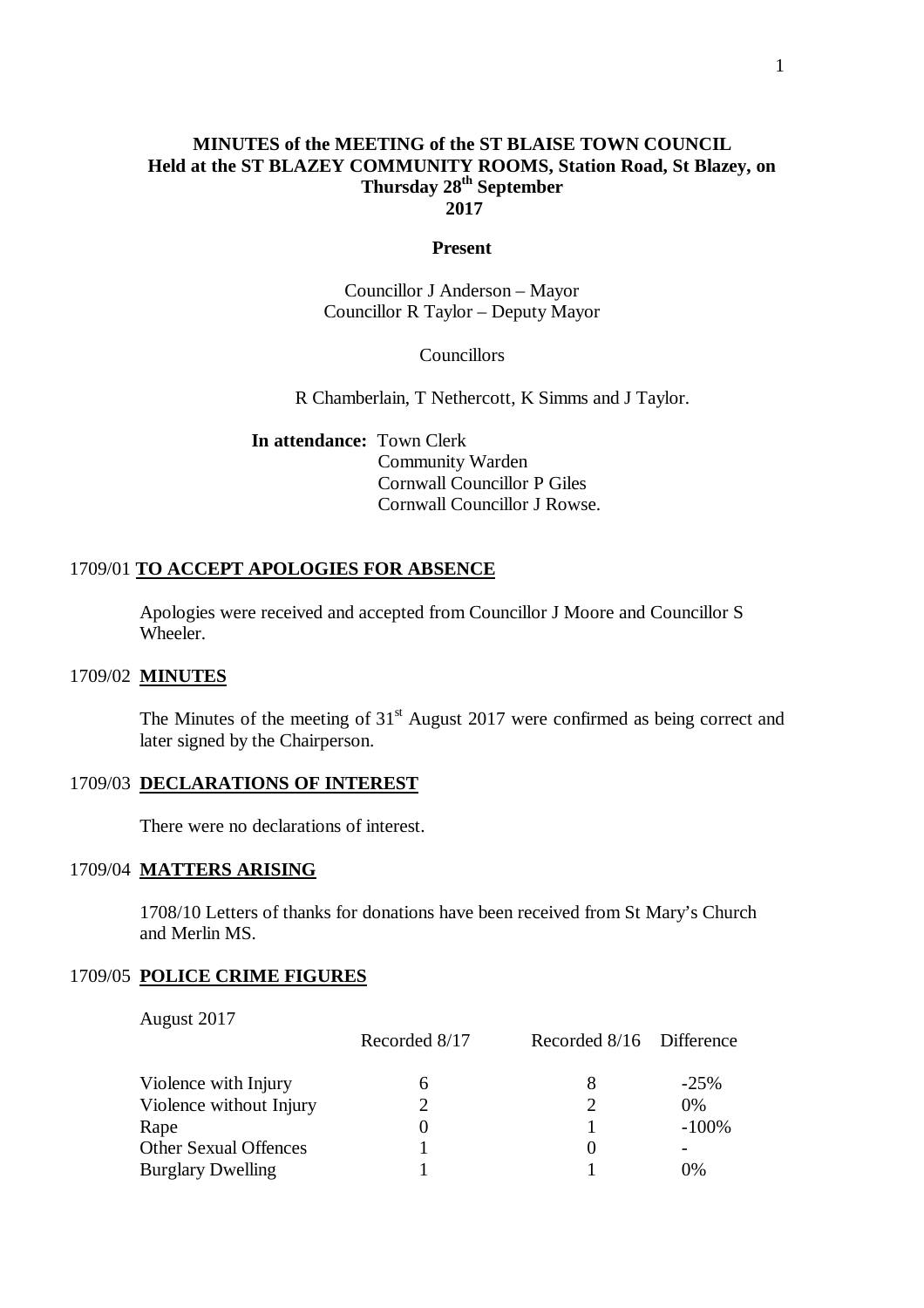| <b>Burglary Non-Dwelling</b> | $\overline{2}$ |                |            |
|------------------------------|----------------|----------------|------------|
| <b>Vehicle Offences</b>      | 0              |                | $-100%$    |
| Shoplifting                  |                |                | 0%         |
| Other Theft                  | $\overline{2}$ | 4              | $-50\%$    |
| Criminal Damage              | 8              | 3              | 166.7%     |
| <b>Public Order Offences</b> | 4              | $\overline{2}$ | 100%       |
| Possession of Weapons        |                |                |            |
| <b>Other Offences</b>        | 0              |                | $-100%$    |
| <b>TOTAL:</b>                | 28             | 24             | $16.7\%$   |
|                              |                |                |            |
| Incidents Recorded           |                |                |            |
|                              | Recorded 8/17  | Recorded 8/16  | Difference |
| <b>Anti-Social Behaviour</b> | 17             | 11             | 54.5%      |
| Crime Recorded               | 13             | 12             | 8.3%       |
| Crime Not Recorder           |                | 2              | $-50\%$    |
| <b>Public Safety</b>         | 51             | 43             | 18.6%      |

Transport 12 11 -9.1% **TOTAL: 94 79 -19%**

#### 1709/06 **COMMUNITY WARDEN'S REPORT**

The Warden is currently up to date with all his work however he is concerned about the terrible condition of Rosehill Cemetary. Councillor Giles has reported this to Cornwall Council as she has also had concerns. The Clerk will write to Cornwall Council and ask if any improvements can be made.

#### 1709/07**CORNWALL COUNCILLOR PAULINE GILES**

Since the last meeting, we had the noise disturbance caused by a youth's party at Prideaux Road, which, although not in my Division, affected everyone in it! Regrettably, the Chief Executive and Portfolio holder of Cornwall Council were on holiday, the Duty Director was unable to answer her phone, so it was up to me to get a resolution. I am pleased to say by working in conjunction with the Police we managed to get the equipment seized, which was fortuitous as it was scheduled for the entire weekend. Whilst I sympathise with the youngsters who say there is nothing to do in St Blazey, turning the music up at 2 am and expecting everyone to put up with it for 48 hours is not the answer!

I attended a Fostering meeting at County Hall, which was enlightening, we have many children in need of short and long term places in Cornwall. I am sure there are families in St Blazey, who would be ideal candidates for this, and anyone wishing to consider it, please contact me, so that I can put them in touch with the right people.

I have attended the second of three NHS Shaping Our Future meetings with stakeholders, GPs, Nursing staff, patients and fellow Councillors. We are all agreed that the working practices of the NHS must change, and that departments must work as a cohesive unit in order to supply a smoother more efficient service. The final meeting is in October, when a list of proposals will be drawn up. I am hopeful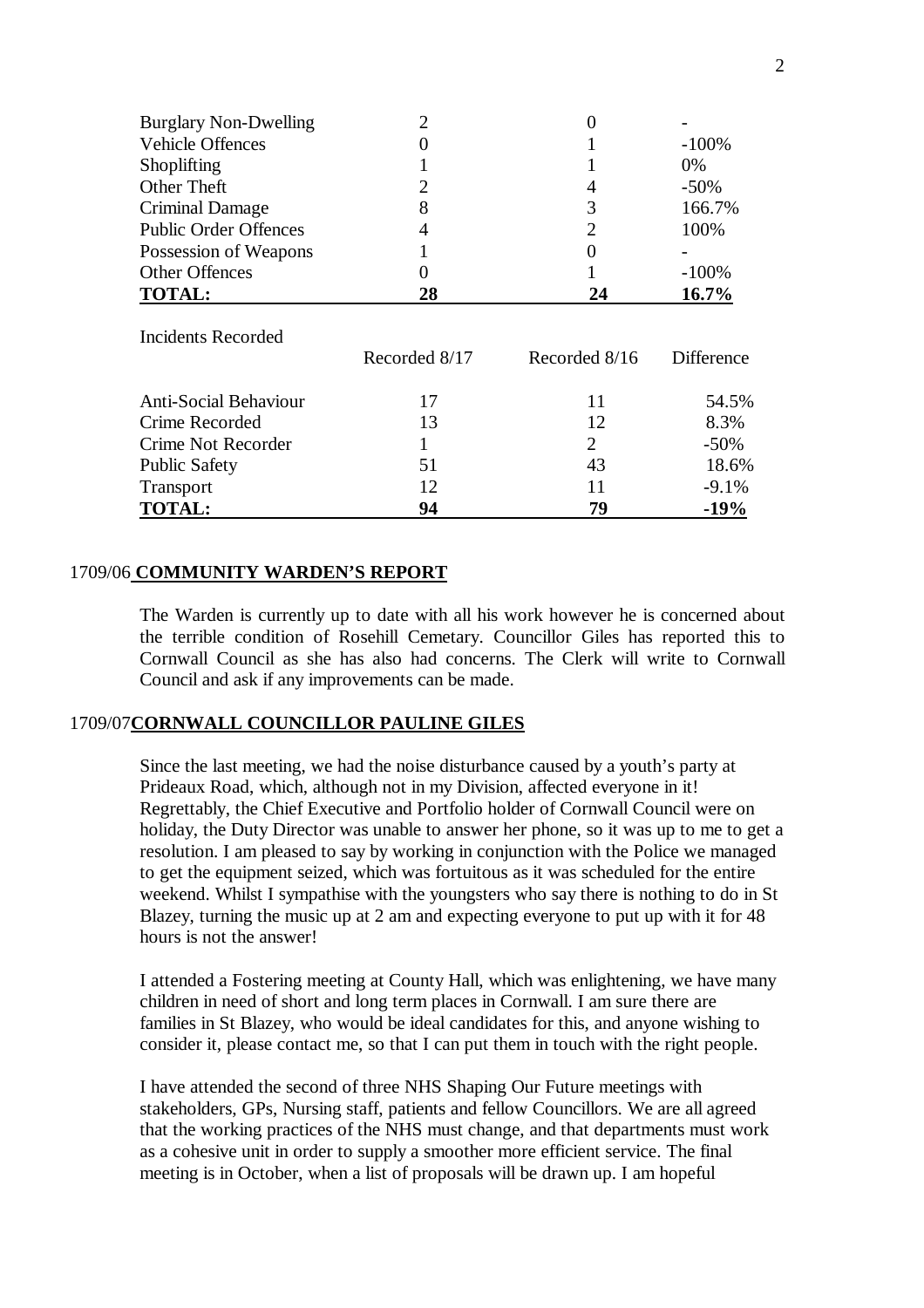as Shadow Cabinet member for Children and Families and a member of the Scrutiny Committee.

I attended "Making Integration Happen", Cornwall's bid to the Social Care Innovation programme. This has the potential to integrate children's education, community health and social services under the umbrella of 'One Vision'. It is an exciting time, and will if agreed upon, achieve a better outcome for all children, especially the vulnerable ones. Living in St Blazey, this can only be a good thing, with St Blazey West being in the Top 10 of deprived areas in Cornwall and indeed the UK.

I had a very good meeting with Anti-Social Behaviour caseworker Helen Toms, and PCSO Harris. I receive complaints from the public constantly about the poor service of the Police, which I believe to be, to a great extent, unfair. The problem we have is, people are venting on social media, sharing things that are going on in St Blazey, but not reporting it! Thus, there is no log of any incident, so nothing is done. The Police need everyone to report anything suspicious or an incident which could affect them or their community. I have been told that incidents don't get reported as the victims are afraid of the repercussions. Ironically, without reporting something, the offenders think, no one is going to do anything, so we'll carry on!

Please use the following contacts:- Phone 101 for non-emergency. Phone Crime stoppers on 0800 555 111, which can be anonymous. Email - antisocialbehaviour@cornwall.gov.uk For advice - www.safercornwall.co.uk.

My main focus going forward is the health and wellbeing of St Blazey, and tackling its deprivation. I am pleased to say 'What for Dinner' is coming together.

Finally, St Blazey 'Feastival' ideas are coming together, as plans are gathered I will pass them on to other relevant bodies in St Blazey, and of course, to the Town Council.

#### 1709/08 **A REPORT FROM CORNWALL COUNCILLOR JORDAN ROWSE**

Cornwall Council Divisions are split in to Community Network Panel's (CNP) and St Blaise is part of the St Blazey, Fowey and Lostwithiel CNP. In this CNP we represent 15,000 residents and I was delighted to have been chosen by my fellow CNP Cornwall Councillors to be the representative for the area on the St Austell Bay Economic Forum (SABEF), making me now one of the Directors.

Members of SABEF work together to bring about positive economic change in the St Austell Bay Area. SABEF includes representation from major businesses in the area, the local college, as well as local councils and community groups. So, the St Austell Bay Area speaks with one voice. As our focus is economic, we seek to grow the local economy by concentrating on the factors that encourage inward investment; connectivity, infrastructure, workspace, talent, services and overall quality of life.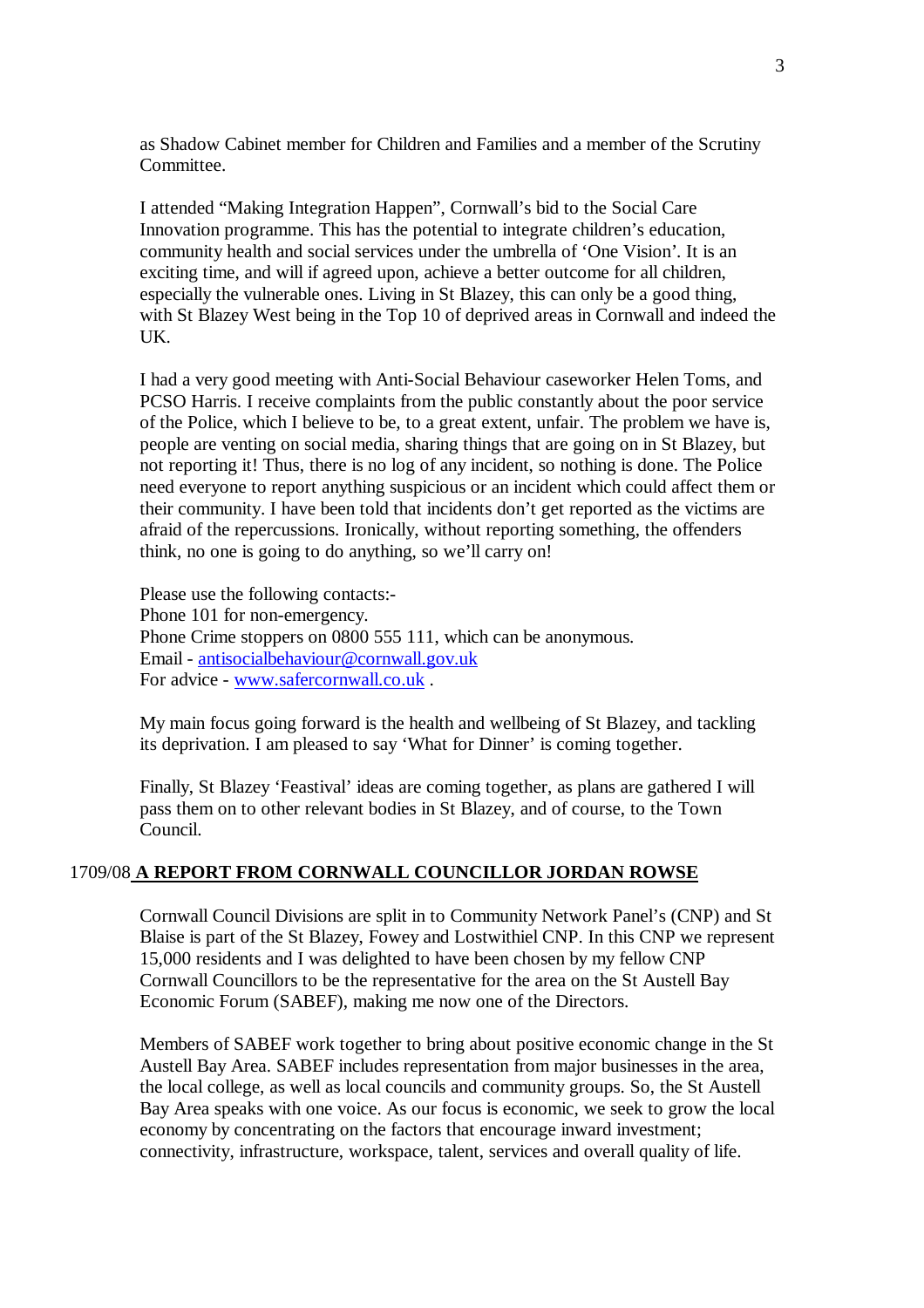We are excited about the assets that surround us; their potential is vast with St Austell Bay as an obvious starting point. Economic growth in this wider area will have a knock-on effect on more deprived areas. We want local people to become proud of the area again, and that is one of our goals on a journey of partnership and economic success. Cllr Nethercott, who represents St Blaise TC on SABEF, and I, plan to work together to ensure that St Blaise and the PL24 area is not forgotten and to make sure the focus is equally on us, as it is with St Austell.

Further to my report last month with regards to the Wainhomes development and the concerns with the residents of the community and specifically those living up at the Mount, I have now had a site meeting with Wainhomes. I have come away from the meeting feeling positive that they do understand the concerns that I raised and will be addressing them accordingly. I will be writing to the residents of Bayview in the coming days to give them a more detailed update on this meeting and how this development will affect them.

Whilst I'm on the topic of this development, I have recently met with Biscovey Academy to discuss how this development will affect them and more specifically what they are doing to address the local residents' concerns about parents parking carelessly by the school. I am due to meet with the head again next week along with our PCSO Jamie Ward to discuss this matter further.

One thing I have been working on this month, and it's very early days, is on my idea that I have come up with about bringing the PL24 community together through 'PL24 in Bloom'. I think this is a really good idea and I want it to be more than just pretty hanging baskets. I want to work with organisations and residents in our community to tidy up our area and take pride in it once again; celebrating our rich heritage. I have already met with some organisations in the area and will continue to develop the idea over the coming month.

I had my first surgery at the beginning of the month at Par Library and it was a huge success, completely full. Going forward, my surgeries will be on the first Saturday of each month at the library between 10:30 – 11:30.

My 'first 100 days' leaflet has also been printed and I will be distributing this in the coming weeks. As ever, if the Town Councillors have any Cornwall Council issues they wish to raise with me then please do not hesitate to get in touch.

#### 1709/09 **IMPLECATIONS OF LOCALISM AND CORNWALL COUNCIL CUTS**

The Clerk is constantly being contacted by Cornwall Council with instructions to carry out work on land, buildings and property owned by them. They obviously don't have an up to date programme of works for which they are responsible for. Unfortunately as our Warden carries out small jobs as requested by local people, the Clerk is concerned that this will grow into larger works. However if Dave doesn't do these smaller jobs, they wouldn't get completed.

The Clerk has reported several small issues to Cornwall Council and always gets a response that the matter will be looked at within 5 days, unfortunately nine days later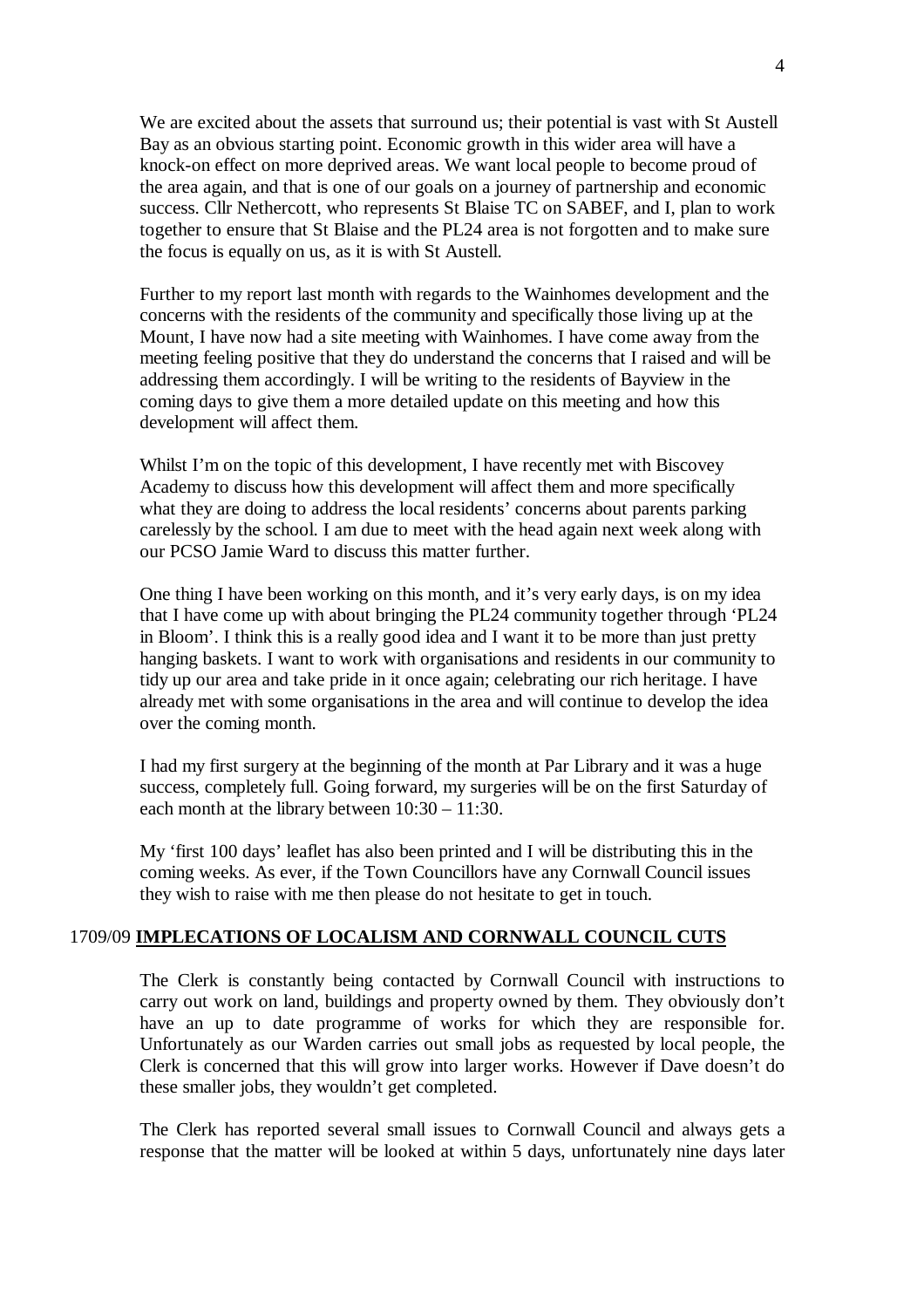## 1709/10 **UPDATE OF WAINHOMES MEETING**

St Blaise Town Councillors Anderson, Moore and Nethercott met with representatives from Wainhomes along with Cornwall Councillors Rowse and Giles. Councillor Anderson said it had been a productive meeting but the Wainhomes representatives had been mis-informed about several matters. They want to build on land north of the A390 that has previously been refused planning permission due to access and will not be available if the STaRR project is to proceed.

## 1709/11 **SUGGESTIONS FOR STREET NAMES AS REQUESTED BY WAINHOMES**

Wainhomes have requested that we provide some suggestions for street names to be used for the new housing on the land north of Mountlea Drive. After discussion it was agreed that the Clerk would forward Boscovean Road and Follys Lane. Other suggestions were made that could be Road, Close, Avenue or other and they are Bream, Candle, Blaise and Studley. Names that refer to local mining and quarries i.e. Stone, Copper, Tin or Clay will also be submitted. They ask that names of people are not usually considered however the last Cornish Engineer was William West who died in 1879 but was a resident of the Town and it would be nice to have a William West Close or other so this will also be suggested.

#### 1709/12 **CAROL CONCERT READERS**

Liz Davies has said that the Boy Bishop will read one of the readings at this year's Carol Concert, Councillor Nethercott and Cornwall Councillor Pauline Giles will read the other two.

## 1709/13 **DONATION TO EARL HAIG POPPY APPEAL**

Councillor Nethercott proposed a donation of £150 to the 2017 Earl Haig Poppy Appeal, Councillor J Taylor seconded the proposal, all the Councillors agreed and so it was RESOLVED.

## 1709/14 **TO REVIEW THE RETENTION OF RECORDS PROCESS**

Deferred to October 17 meeting.

# 1709/15 **TO REVIEW THE PUBLICATION SCHEME**

Deferred to October 17 meeting.

# 1709/16 **COUNCIL TO AGREE MAINTENANCE CONTRACT FOR LIGHTING IN PIGGY ALLEY**

The Clerk told the Council that the Annual inspection on the lighting in Piggy Alley is due on  $21<sup>st</sup>$  October, the Councillors all agreed that All Connections Electrical who installed the lighting would carry out the inspection.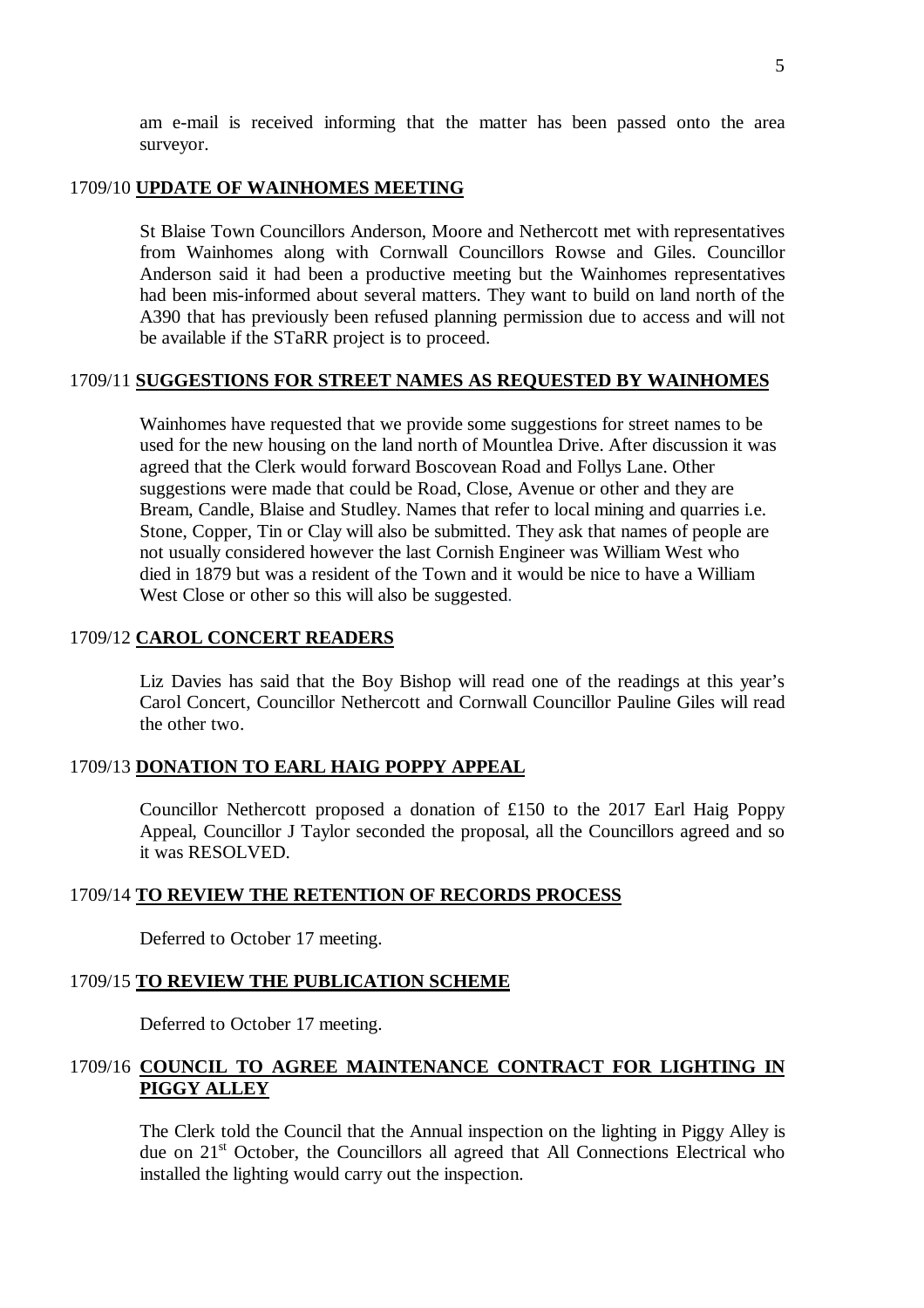#### 1709/17 **PROJECT LIST**

**New Community Centre/Burrows Centre – The Clerk asked if new tenders should** be sought for the extension, All the Councillors agreed.

**Neighbourhood Planning –** Councillor Moore has arranged a consultation event for the  $10<sup>th</sup>$  October between 4.00 and 7.00pm at St Blazey Railway Club. It is intended that there will be members of the working group available to answer any queries regarding the survey, and to have available copies of the youth friendly survey for anyone who wants to complete it. It is hoped that this will boost returns of the survey, which are already deemed to be good.

**King Edward Gardens** – The Clerk has been informed by our solicitor that she is waiting to hear from Cornwall Council regarding overage.

#### 1709/18**TOWN CLERKS REPORT**

The Clerk has had a report that the lighting in Piggy Alley is not working correctly and has reported this to All Connections.

The Council agreed that Christmas Trees would be purchased from Andrew Rundell.

The Clerk has received the EOY audit back from the Audit Commission. Our Internal Auditors checked the box that said we have petty cash which we don't. The Clerk should have noticed this and so this was reported.

Rachel Bice who is working on the STaRR project was due to give a presentation at this evenings meeting however she has delayed for a month as there will be significantly more to report by then.

CALC is hosting a conference on Saturday, October 14th, 2017 at New County Hall. It is an opportunity to find out how the Boundary Review will affect our Council and our community. Councillor Anderson and Nethercott will attend.

We have had notice that there will be an election for a new Town Councillor on Thursday 19<sup>th</sup> October. The Clerk will arrange posters, an advert in the St Austell Voice and an advert on the PL24 social media pages.

The Clerk attended the Society of Local Council Clerks Training Seminar on September  $27<sup>th</sup>$ . There was a presentation on the use of Social Media and it was made clear how useful this is for Town and Parish Councils, however we should ensure that we have Cyber Liability Insurance before following this path. Councillors should also be aware that when making comments they make it clear they are posting as themselves not as a Councillor on their own private page.

NALC are re-writing the harassment and bullying procedures as the current Code of Conduct is inadequate to cover Council workers as currently there is no standards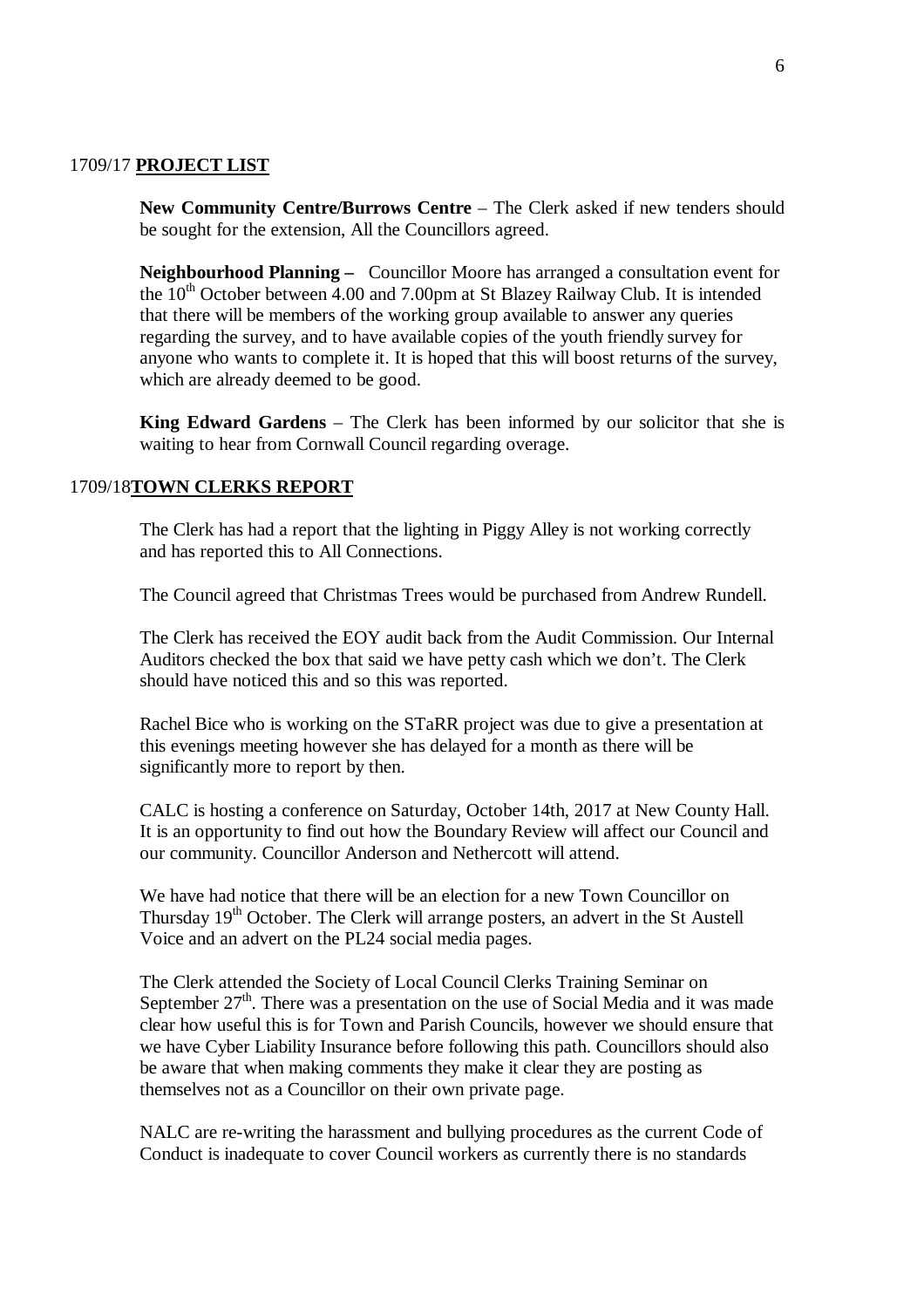board. More and more Clerks are taking Councils to court on this and so we are asked to remind Councillors that they are actually also employers.

NALC are currently re-writing the Clerks model contract and this will be available in early 2018. Councillors are no longer excluded from practicing if they are made bankrupt and we were again reminded that the new Data protection rules come into force in May 2018.

Road Traffic Regulation Act 1984 S.14: Temporary Prohibition of Traffic

| Location: | Driving Lane, Par                           |
|-----------|---------------------------------------------|
| Timing:   | $9th$ to $11th$ October 2017(24 hours)      |
|           | Road Traffic Regulation Act 1984 S.16A      |
| Event:    | <b>Eden Marathon</b>                        |
| Date:     | $15th$ October 2017                         |
| Times:    | 9:30 to 9.40 hours and 10:00 to 10:10 hours |

## 1709/19**PLANNING MATTERS**

There have been two planning applications received and it was RESOLVED to not object to one of them.

PA17/07663 Demolition of garage and construction of new double garage. 45 Rose Hill St Blazey

It was RESOLVED to OBJECT to:-

| PA17/08280 | Application for the modification or discharge of a planning |
|------------|-------------------------------------------------------------|
|            | obligation from application $11/07103$ .                    |
|            | 2 Finlay Court                                              |
|            | <b>Church Street</b>                                        |
|            | <b>St Blazey</b>                                            |

The Councillors believe that affordable housing remains affordable.

Results Received

PA17/06389 Certificate of lawfulness for existing use of room as ancillary accommodation previously used for post office/commercial. The Old Post Office St Austell Road St Blazey Gate GRANTED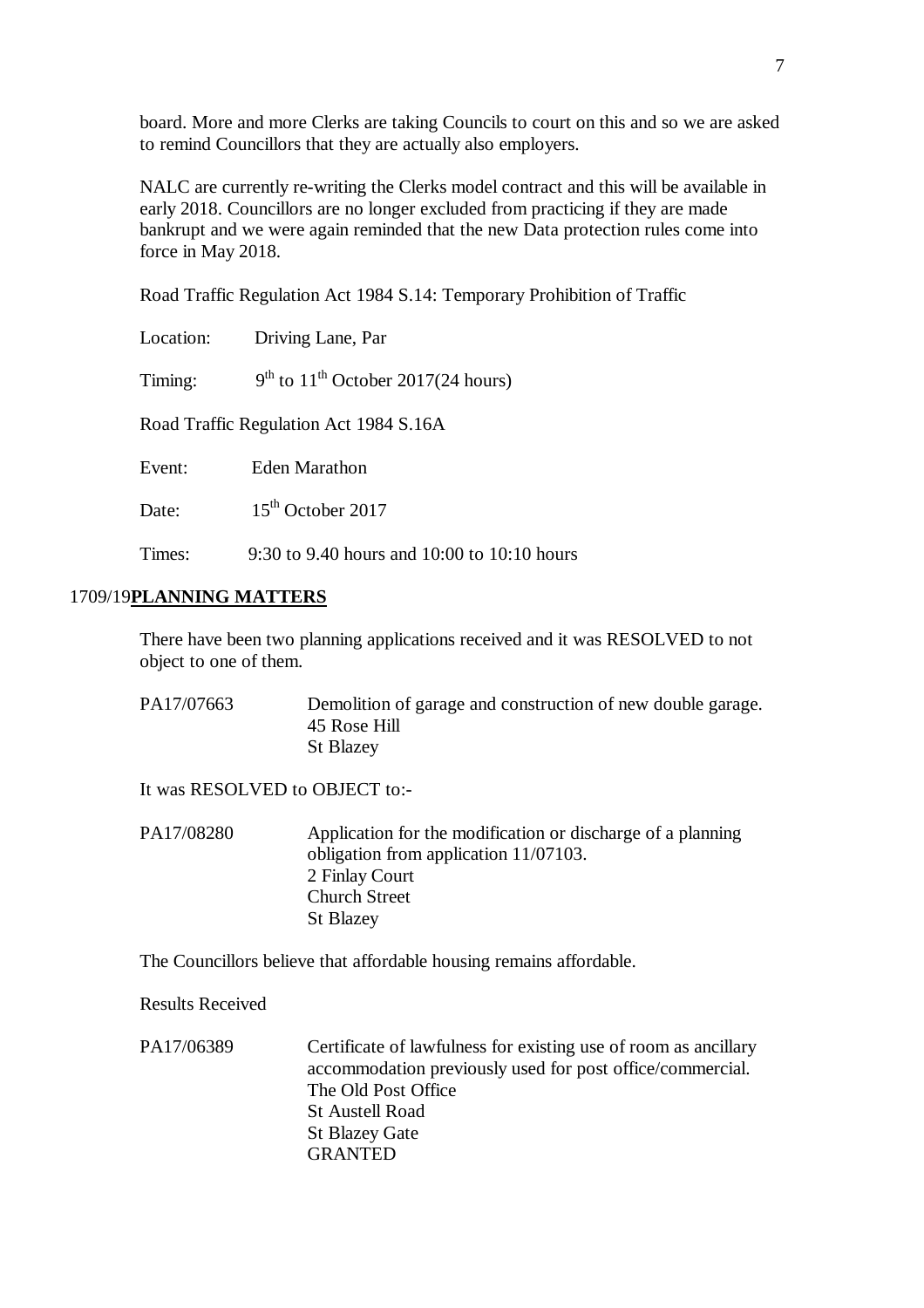PA17/06989 Loft conversion and internal reconfiguration and renovation. 72 Par Lane St Blazey APPROVED

## 1709/20**ALEXANDER HALL**

The Annual landlord inspection took place yesterday.

# 1709/21**ST BLAZEY COMMUNITY ROOMS**

The Clerk told the Council that the six monthly inspection of the Police rooms is due. The Clerk will arrange for Councillors J Taylor and J Anderson to do this.

# 1709/22 **ACCOUNTS**

#### **Payments Received <b>Expenditure**

| 542.00   | Clerks Wage      | 1371.65 |
|----------|------------------|---------|
| 1.89     | Wardens Wage     | 590.93  |
| 138.09   | <b>Broadband</b> | 25.40   |
| 58.00    | UK Fuels         | 27.40   |
| 400.00   | <b>HMRC</b>      | 555.40  |
| 41250.00 | $CC$ (pen)       | 483.00  |
| 3215.43  | Eclipse          | 14.38   |
|          |                  |         |

| 542.00  | Clerks Wage            | 1371.65 |
|---------|------------------------|---------|
| 1.89    | Wardens Wage           | 590.93  |
| 138.09  | <b>Broadband</b>       | 25.40   |
| 58.00   | <b>UK</b> Fuels        | 27.40   |
| 400.00  | <b>HMRC</b>            | 555.40  |
| 250.00  | $CC$ (pen)             | 483.00  |
| 3215.43 | Eclipse                | 14.38   |
|         | Aviva                  | 280.90  |
|         | <b>ID</b> Cards        | 20.00   |
|         | <b>SLCC</b>            | 82.80   |
|         | <b>Grant Thornton</b>  | 480.00  |
|         | PCC-Par                | 100.00  |
|         | i-Sight Cornwall       | 200.00  |
|         | Merlin MS              | 100.00  |
|         | AH                     |         |
|         | <b>Bus Rates</b>       | 285.70  |
|         | <b>SSE</b>             | 261.30  |
|         | <b>EON</b>             | 72.00   |
|         | <b>SWW</b>             | 122.00  |
|         | Cleaners Wage          | 68.20   |
|         | Chubb (parts)          | 13.31   |
|         | PC                     |         |
|         | PC's Bus Rates         | 51.00   |
|         | Locking                | 30.00   |
|         | Electricity            | 64.03   |
|         | <b>Community Rooms</b> |         |
|         | <b>Bus Rates</b>       | 301.29  |
|         |                        |         |

======= ======

45605.41 5,600.69